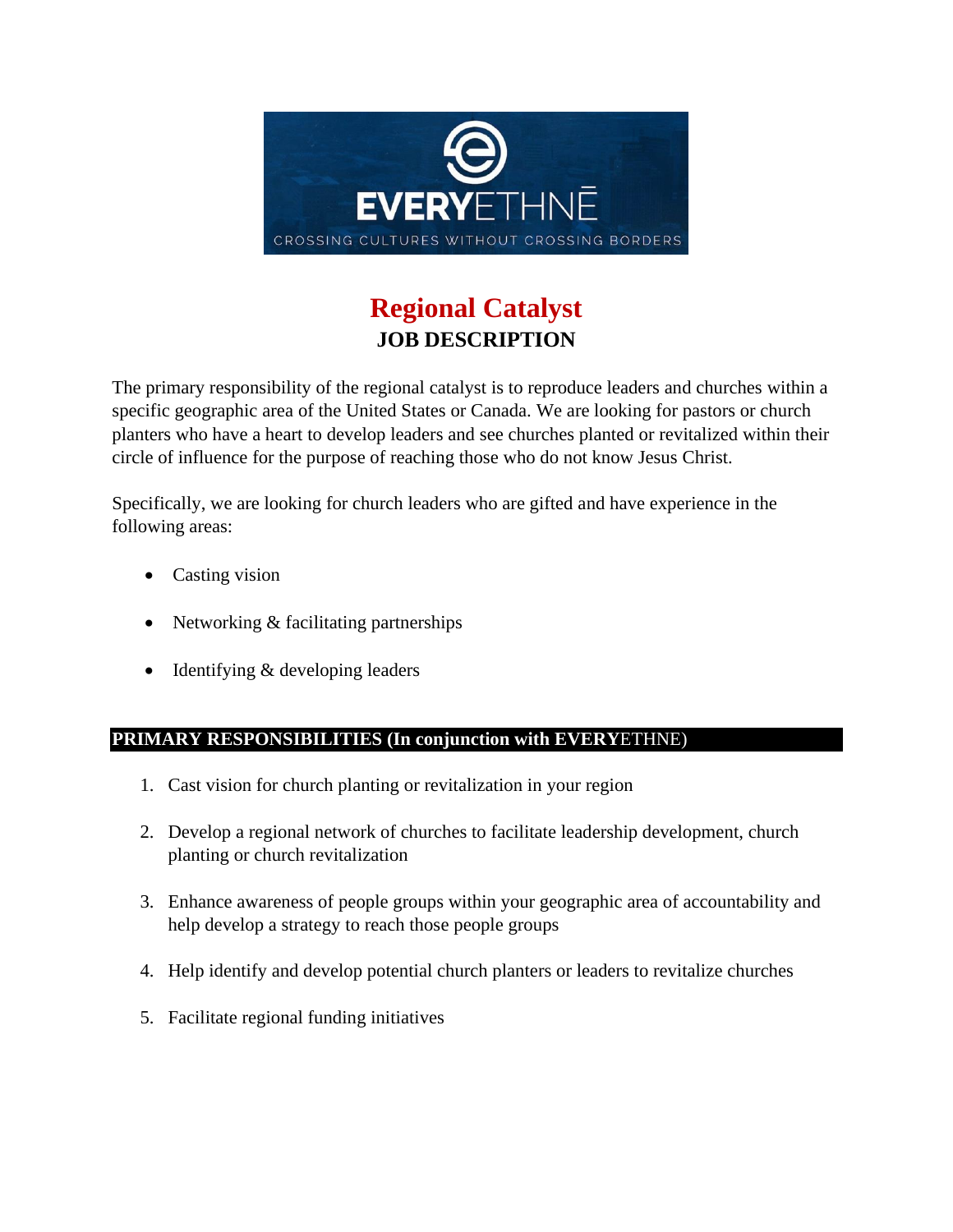

# **Regional Catalyst APPLICATION**

### **CONTACT INFORMATION**

| Name                                  | Date      |
|---------------------------------------|-----------|
| Email                                 | Phone     |
| <b>Current Role</b>                   | How Long? |
| Denominational or network affiliation |           |

### **MINISTRY EXPERIENCE**

1. What are your primary spiritual gifts?

2. After reading the job description, please share why you believe you could be effective as a Regional Catalyst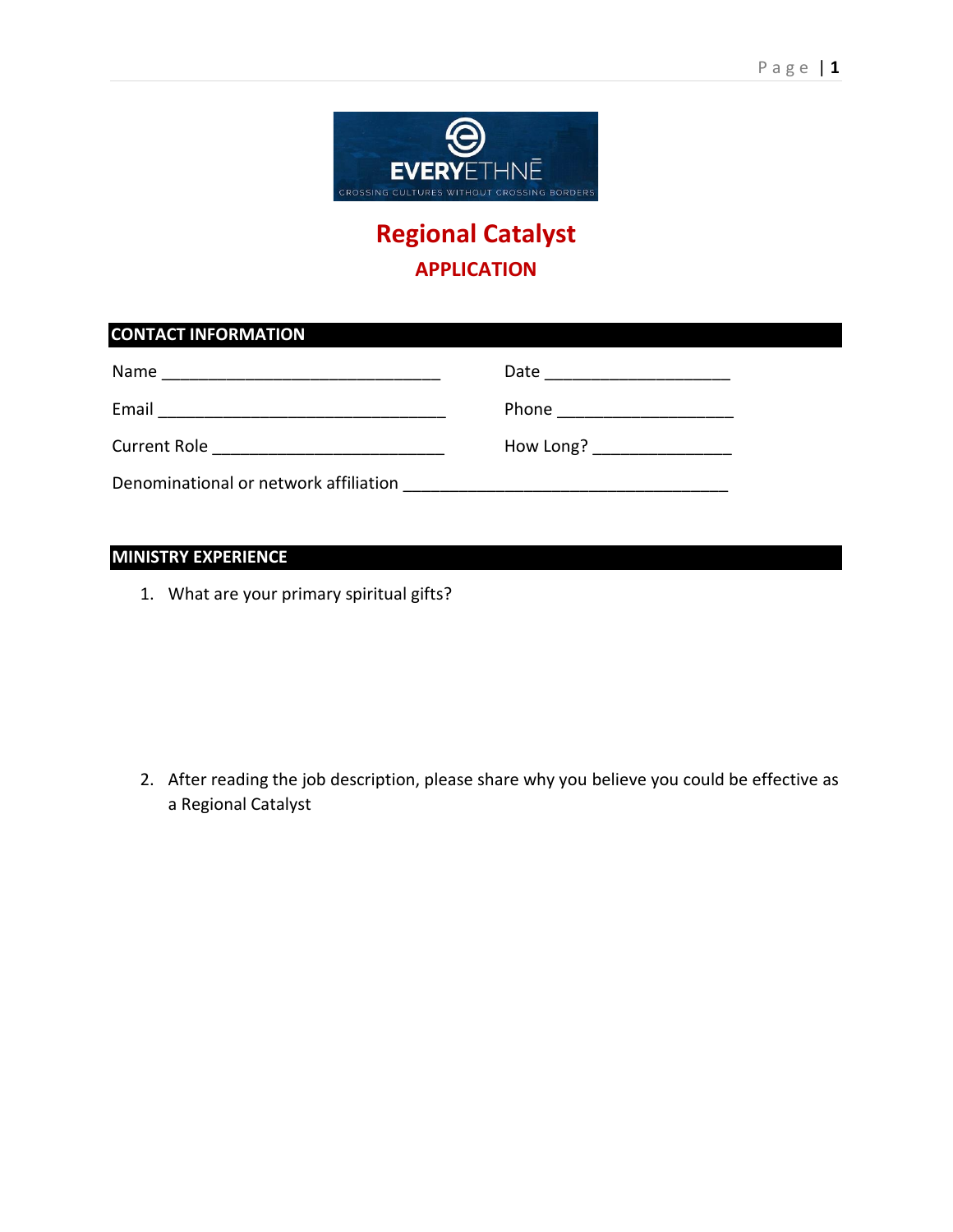- 3. Please share an example of how you have helped:
	- a. Identify and reproduce leaders
	- b. Churches partner together to accomplish a ministry together
	- c. Revitalize a church
	- d. Plant a church

### **EDUCATIONAL BACKGROUND**

Please list any post high school education (including conferences or seminars) that is pertinent to serving as a Regional Catalyst. (Please list in order beginning with the most recent)

|    | 1. $\qquad$        |  |
|----|--------------------|--|
|    | 2. $\qquad \qquad$ |  |
|    | 3.                 |  |
|    |                    |  |
|    | 4. $\qquad \qquad$ |  |
| 5. |                    |  |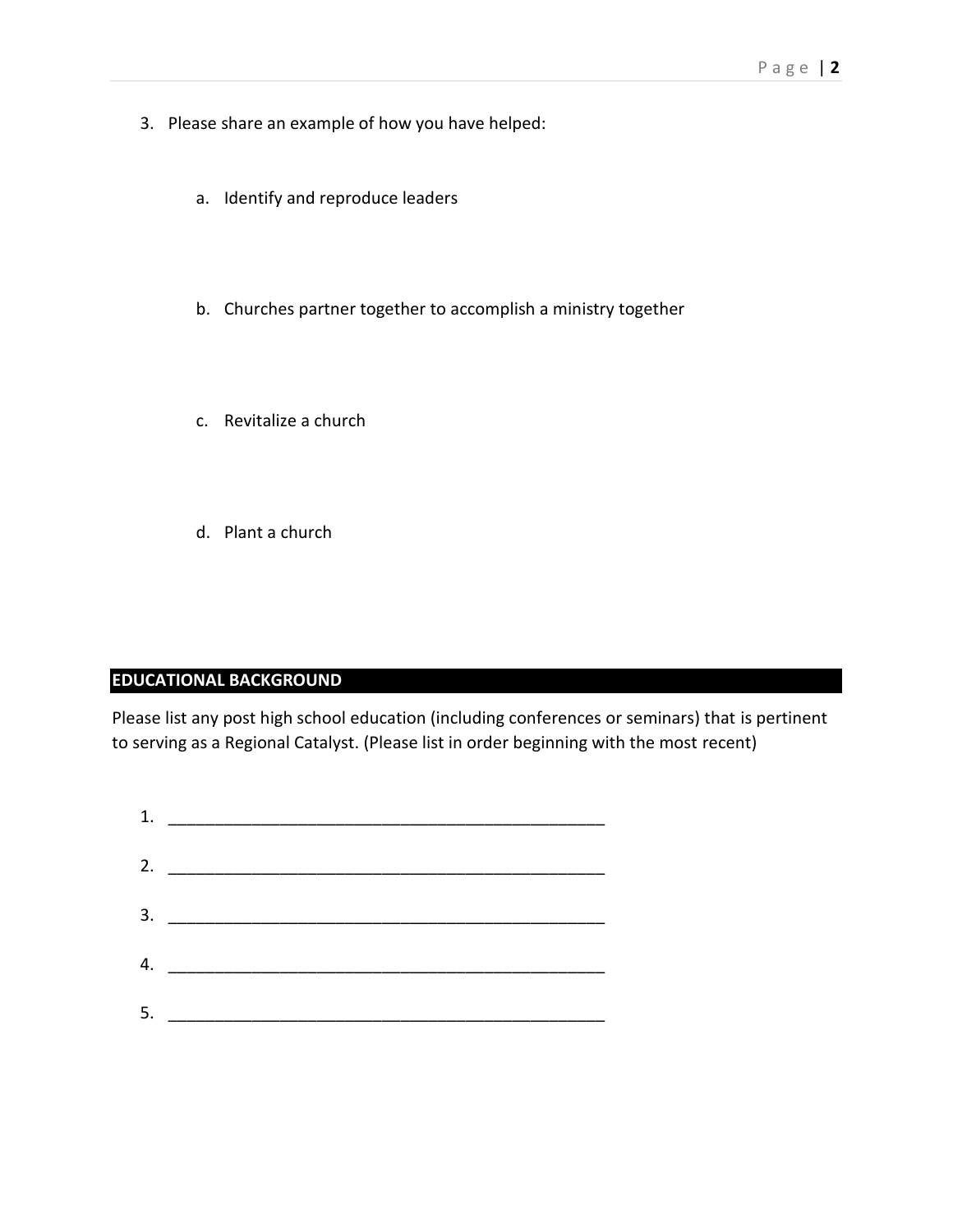#### **GENERAL**

1. Briefly explain your *level* of interest in serving as a Regional Catalyst for the **Every**Ethne initiative or the **GARBC** and why you are interested in serving in this role

2. Explain your level of interest in helping to start or revitalize churches

3. Please list your primary church/pastor connections. Please **bold** the ones that could be most helpful in igniting church planting or revitalization in your region.

4. What are 2 or 3 significant things we should know about you?

#### **ASSESSMENT**

Please answer any questions that are pertinent to your current situation

- 1. Are you engaged in discipling? 2. Are you currently engaged in reproducing/apprenticing leaders?
- 3. How many leaders have you developed over the past 3 years?
- 4. Have you ever started or re-started a church?